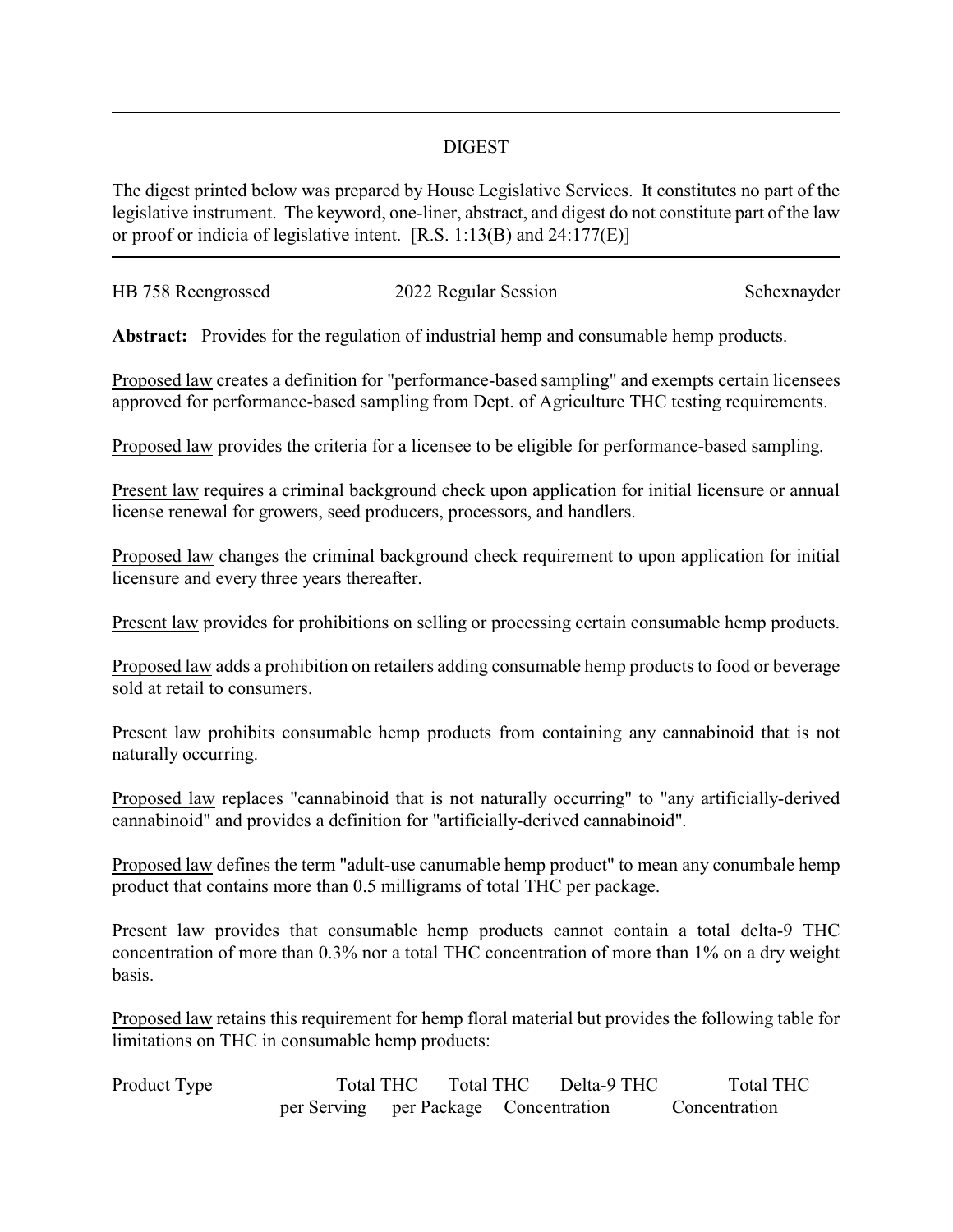| Gelatin-based Edibles 8mg |             | None  | $0.3\%$ | $1\%$ |       |
|---------------------------|-------------|-------|---------|-------|-------|
| Food & Beverages          | <b>None</b> | 8mg   | $0.3\%$ | $1\%$ |       |
| <b>Tinctures</b>          | <b>None</b> | 100mg | $0.3\%$ |       | $1\%$ |
| <b>Floral Material</b>    | None        | None  | $0.3\%$ | $1\%$ |       |

Proposed law requires any adult-use consumable hemp product to be identified as such on the label.

Present law requires each application for product registration with the La. Dept. of Health (LDH) to include a certificate of analysis containing the following information:

- (1) The batch identification number, date received, date of completion, and the method of analysis for each test conducted.
- (2) Test results identifying the cannabinoid profile bypercentage of weight, solvents, pesticides, microbials, and heavy metals.

Proposed law retains provisions of present law and requires the certificate of analysis to also indicate the serving size, total THC per serving, package size, and total THC per package and requires the units of measurement to be identified as mg/g.

Proposed law requires the LDH to review any consumable hemp product submitted for approval and notify the submitting party of any deficiencies existing which prevents the approval of the product within 15 business days of the date of submission.

Proposed law requires the LDH to provide a mechanism, by Sept. 30, 2022, to allow the office of alcohol and tobacco control to scan consumable hemp products to determine if the product is registered with the LDH and if not provided by the deadline any products submitted to LDH for approval can be sold by a licensed wholesaler or retailer while the product is pending approval.

Present law requires the LDH to promulgate rules and regulations in accordance with the Administrative Procedure Act to implement the provisions of present law.

Proposed law requires the LDH to promulgate rules and regulations to implement the provisions of present and proposed law on consumable hemp product approval by the LDH and regulation of processors utilizing emergency rulemaking authority.

Proposed law requires the LDH to include the limits for solvents, pesticides, microbials, and heavy metals allowable in consumable hemp products and definitions for consumable hemp product types in their administrative rules.

Proposed law requires the LDH to employee a minimum of two full-time employees to review and approve products.

Proposed law allows permittees to sell products that complied with the requirements of present law but do not comply with proposed law until Dec. 1, 2022, if the product or packaging was purchased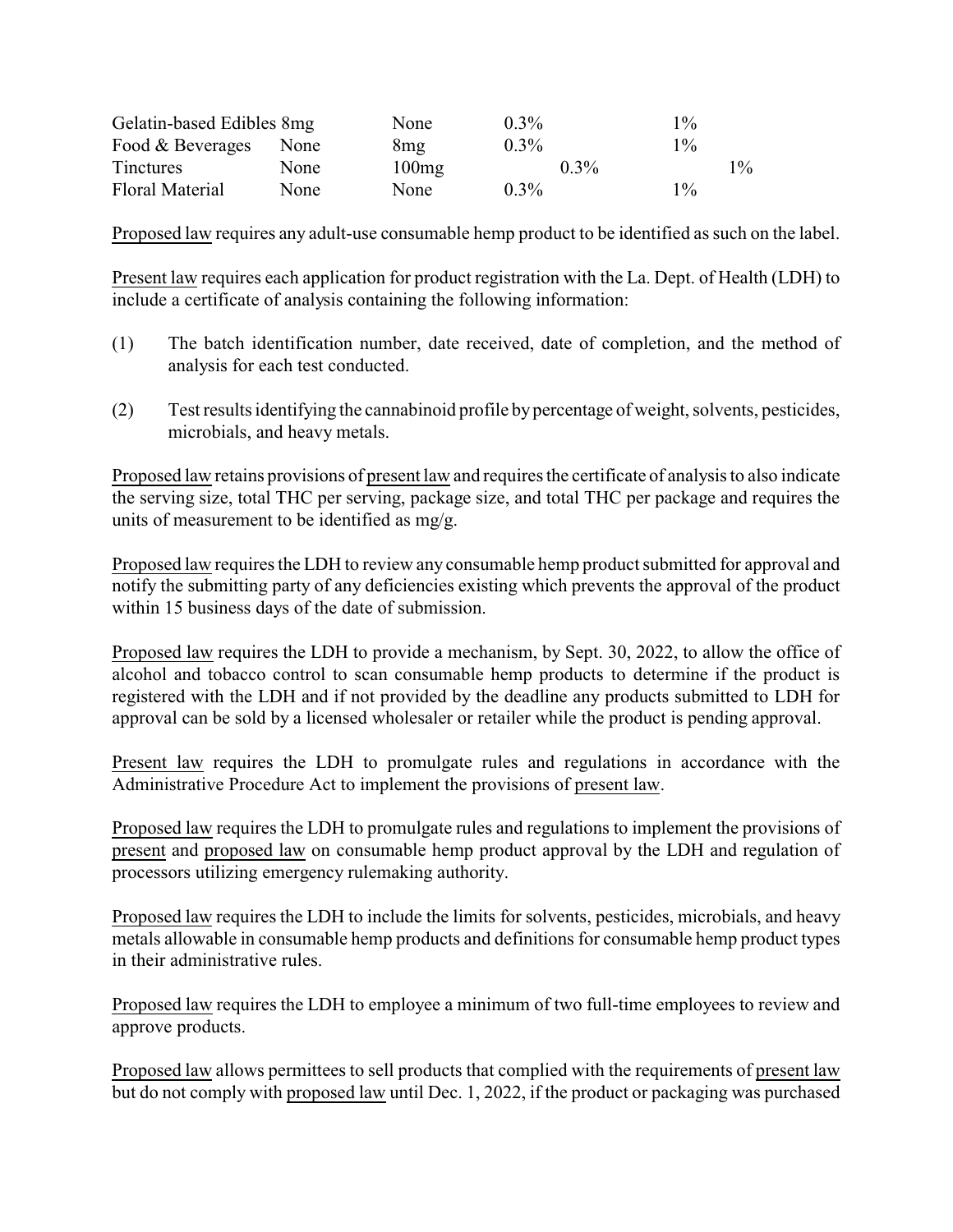prior to May 1, 2022.

Proposed law prohibits licensed retailers from selling adult-use consumable hemp products to any person under the age of 21.

Present law creates the Industrial Hemp Advisory Committee.

Proposed law repeals present law.

(Amends R.S. 3:1462(13)-(18), 1465(D)(1), 1468(A), 1481, 1482(C) and (D)(intro. para.), 1483(A)(1), (B)(intro. para.) and (6)-(8), (C), (E), (G), and (L), and 1484(B)(4) and R.S. 40:961.1; Adds R.S. 3:1462(19), 1482(E), and 1483(B)(9) and (M); Repeals R.S. 3:1485)

## Summary of Amendments Adopted by House

- The Committee Amendments Proposed by House Committee on Agriculture, Forestry, Aquaculture, and Rural Development to the original bill:
- 1. Add the term "adult-use consumable hemp product" and defines it as any consumable hemp product that contains more than 0.5 milligrams of total THC per package.
- 2. Change the definition of "artificially-derived cannabinoid" to mean a chemical substance that is created by a chemical reaction using non-cannabis materials that results in a substance that replicates the molecular structure of a naturally occurring cannabis material.
- 3. Expand what is an artificially-derived cannabinoid to specify that it does not include derivatives and isomers of industrial hemp made naturally occurring industrial hemp material.
- 4. Change the acceptable THC levels in consumable hemp products and provide a table outlining the various consumable hemp products alongwith the acceptable levels of THC per serving, per package, and by concentration.
- 5. Add a provision that any consumable hemp product not specified in proposed law cannot exceed the THC limits provided for edible products.
- 6. Add a requirement to identify any adult-use consumable hemp product on the label.
- 7. Clarify that the certificate of analysis that must be provided is on the final product.
- 8. Expand the information to be included in a certificate of analysis for a consumable hemp product to include test results identifying the serving and package size in milligrams per grams and the total THC per serving and per package in milligrams per grams.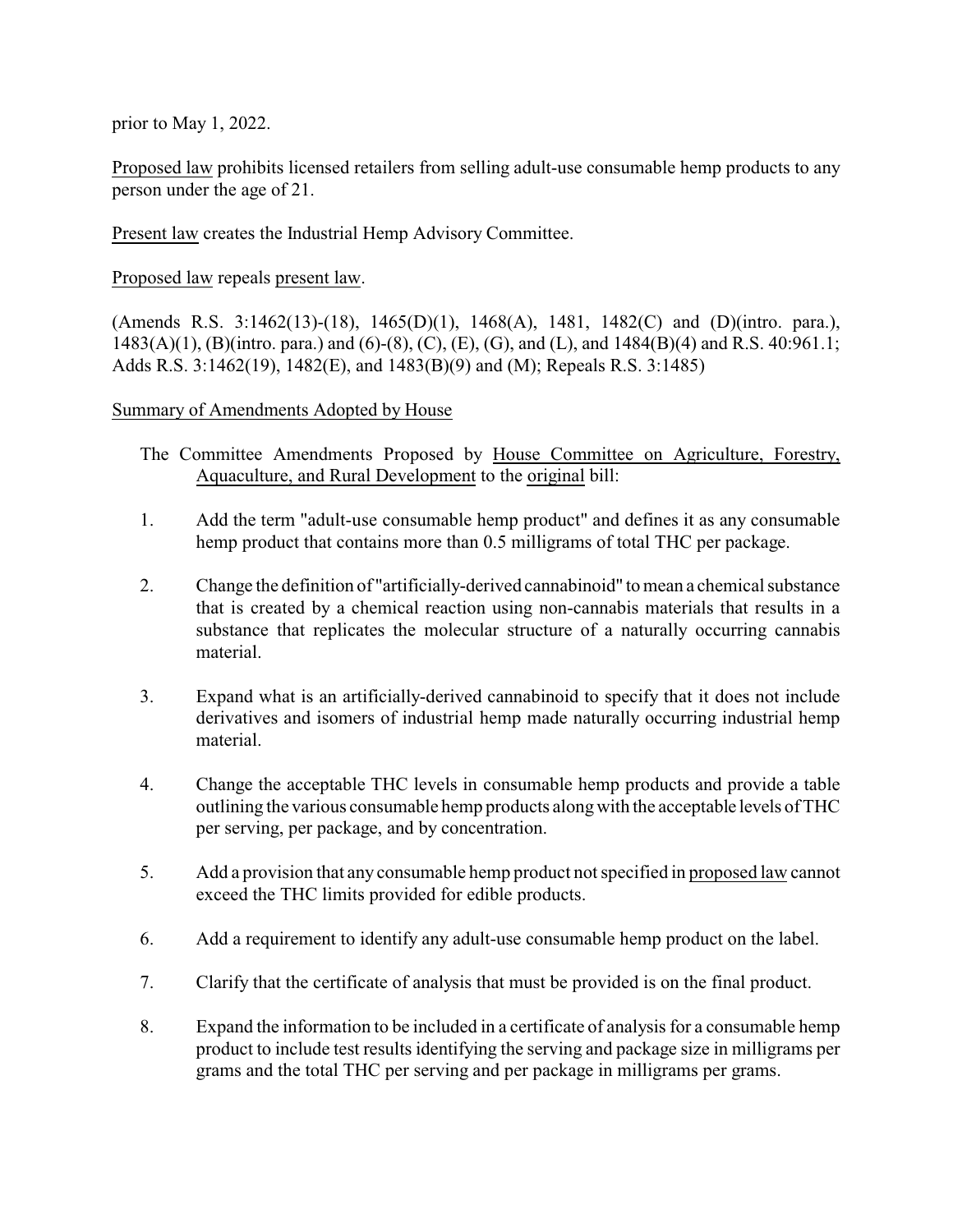- 9. Require the La. Dept. of Health (LDH) to review any consumable hemp product submitted for approval and notify the submitting partyof any deficiencies existing which prevents the approval of the product within 15 business days of the date of submission.
- 10. Require the LDH to provide a mechanism, by Sept. 30, 2022, to allow the office of alcohol and tobacco control to scan consumable hemp products to determine if the product is registered with the LDH and if not provided by the deadline any products submitted to the LDH for approval can be sold by a licensed wholesaler or retailer while the product is pending approval.
- 11. Require the LDH to promulgate rules and regulations to implement the provisions of present and proposed law on consumable hemp product approval by the LDH and regulation of processors utilizing emergency rulemaking authority.
- 12. Require the LDH to include the limits for solvents, pesticides, microbials, and heavy metals allowable in consumable hemp products in their administrative rules.
- 13. Prohibit licensed retailers from selling adult-use consumable hemp products to any person under the age of 21.
- 14. Make technical changes.

## The House Floor Amendments to the engrossed bill:

- 1. Change the acceptable THC levels in certain consumable hemp products, including gelatin-based edibles and food and beverages.
- 2. Require packaging and labels for consumable hemp products to clearly identify servings and the amount of THC per serving.
- 3. Change the certificate of analysis requirements to only require a potency test on the final product.
- 4. Require verification that any cannabinoids in a consumable hemp product are derived from hemp.
- 5. Require LDH to hire a minimum of two full-time employees to review and approve consumable hemp products utilizing existing department resources.
- 6. Allow permittees to sell products that complied with the requirements of present law but do not comply with proposed law until Dec. 1, 2022 if the product or packaging was purchased prior to May 1, 2022.
- 7. Require LDH to include definitions for consumable hemp product types in their